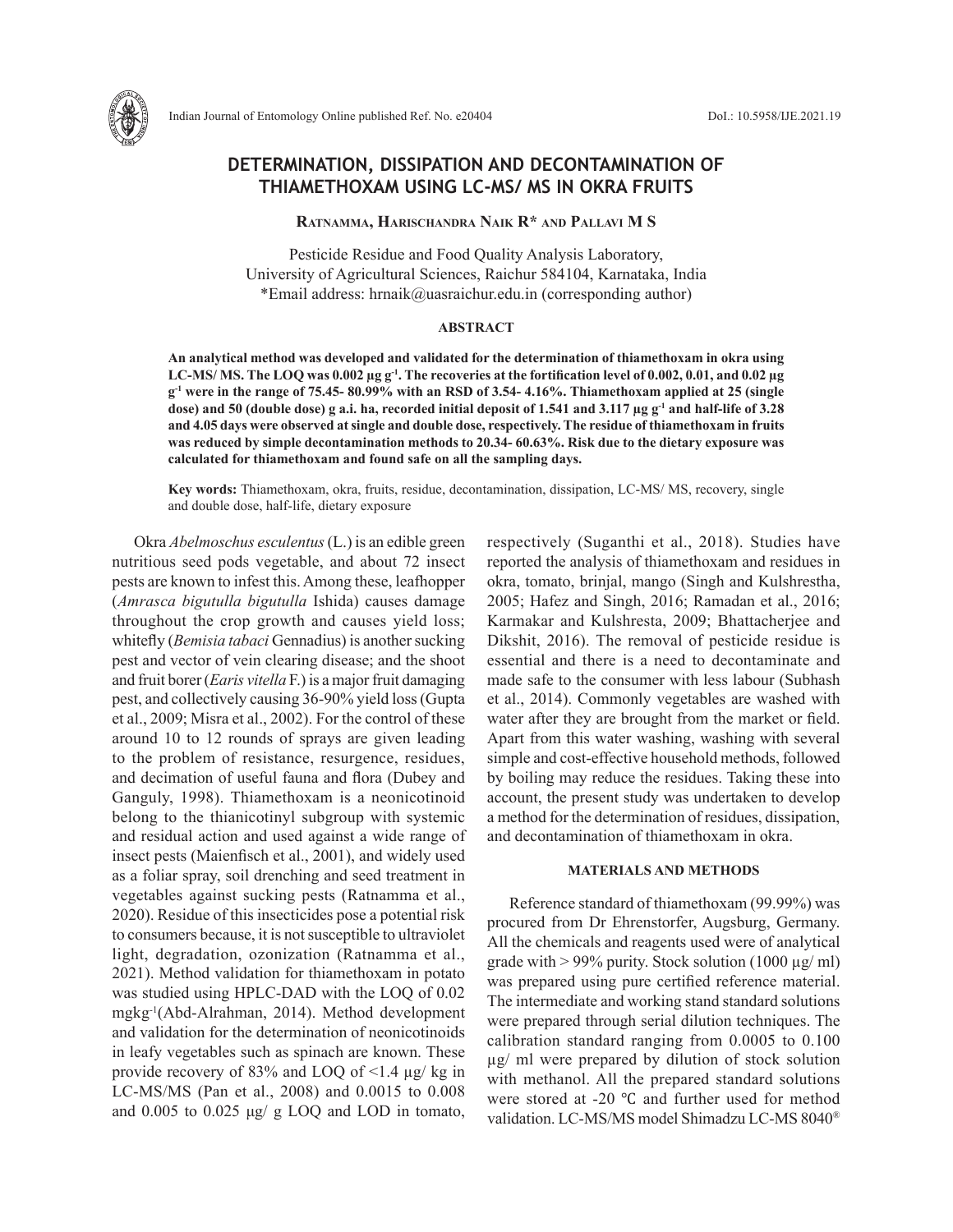with column Shimpack XR, ODS III-C18, 2 mm id x 150 mm, ionization techniques- ESI, Column oven temperature- 40 $\degree$ C, polarity- +, injection volume 2 µl, injection rate 0.4 ml/ min, starting mobile phase B- 5.0%, nebulizing gas flow- 2.9 l/ min, drying gas- 15 l/ min, desolvation line temperature 250℃, ion source voltage 450℃, injection block temperature 250℃, heat block temperature 400℃, pressure limit (pump A, Pump B) Max 1300 Bar, Min 0 Bar, pump mode- binary gradient, and LC stop time of 3.5 min was used. QuEChERS method and its modification described by Anastassiades et al. (2003) and Lehotay et al. (2005) were adopted for extraction and cleanup of thiamethoxam in okra. Whole laboratory samples (500 g) were grounded thoroughly using a mixer grinder. About 10 g of grounded sample was weighed and transferred into a 50 ml centrifuge tube; 20 ml of acetonitrile was added and further allowed to stand for 30 min. The sample mixture was then homogenized at 10000-12000 rpm for 3 min. Then 3 g of NaCl was added and vortexed for 2 min. The homogenized sample mixture was centrifuged at 12000 rpm for 5 min. at 10 ℃. After centrifugation, 15 ml of supernatant was collected in a test tube and added 9 g of Na<sub>2</sub>SO4. Further, 11 ml of extract was transferred from the test tube into a 15 ml centrifuge tube containing 0.4 g of primary secondary amine (PSA) and  $1.15$  g of  $MgSO_4$  and then vortexed the mixture for 1 min. Centrifuge the supernatant with added reagent at 12000 rpm for 5 min. Then, 1 ml of supernatant was filtered using 0.22 μm PTFE nylon filter into LC vials. Identification and quantification of thiamethoxam in okra sample was optimized and validated according to the SANTE/11813/2017 (European Commission, 2017) by ascertaining the parameters such as; linearity, matrix effect, the limit of detection (LOD), the limit of quantification (LOQ), specificity, trueness, precision in terms of repeatability (RSD<sub>r</sub>-intraday) and reproducibility ( $RSD<sub>WR</sub>$ -interday).

Okra (var. Ankur-1) was grown at the Agricultural Entomology Block, UAS, Raichur in randomized block design. Two foliar sprays of thiamethoxam 25%WG at 25 and 50 g a.i./ ha as single and double dose, respectively at 15 days intervals during the fruit formation stage. Samples were drawn on 0 (2 hr after spray) 1, 3, 5, 7, 10, 15, 21, 25, 30, and 35 days after the second spray. The samples (500 g) were collected randomly from each treatment in a polythene bag and brought to the laboratory immediately for further processing and residue analysis (dissipation study). One day after spray samples were subjected to various One day after spray samples were subjected to various decontamination methods given by the Rasolonjatovo et al. (2017) and Aktara et al. (2010). The collected samples were extracted and cleaned up immediately after sampling on the same day; according to the modified QuEChERS method and injected into LC-MS/ MS, calculated the residue of thiamethoxam. Waiting period and half-life was calculated following the procedures described earlier (Regupathy and Dhamu, 1990; Naik et al., 2020a, b). Hazard index (HI) was calculated by estimated average daily intake (EADI) from residues of thiamethoxam concentration (mg/ ks) obtained on different day samples and multiplied with per capita food consumption rate (kg/ day) for vegetables (357 g/ day) as per the procedure given by WHO (1997) and Gopalan et al. (1989).

# **RESULTS AND DISCUSSION**

The acquisition parameters of the MS were optimized for the determination and quantification of thiamethoxam in okra. Initially, a full scan mass spectrum was recorded in array to choose the m/ z value having the most abundance. For thiamethoxam, the parent ion  $(M+H) + 292.00$  was identified and selected as a precursor ion. Based on the known molecular ion, multiple reactions monitoring (MRM) transformation with different collision energies (CE) *viz.,* -13, -24 and -21. The related acquisition condition with a binary gradient program of 3.50 min was standardized. The daughter ions of 211.10, 181.10, and 132.00 were selected for further quantification and confirmation, with ESI positive mode (Fig. 1). After determination of the MRM transitions, chromatographic conditions for better determination were found out; it was observed that the total ion chromatogram (TIC) had good separation resolution. The developed MRM positive mode gave more sensitiveness and accurate conditions for the detection at a low concentration of  $0.0005 \mu g g^{-1}$  in the matrix. Under the developed

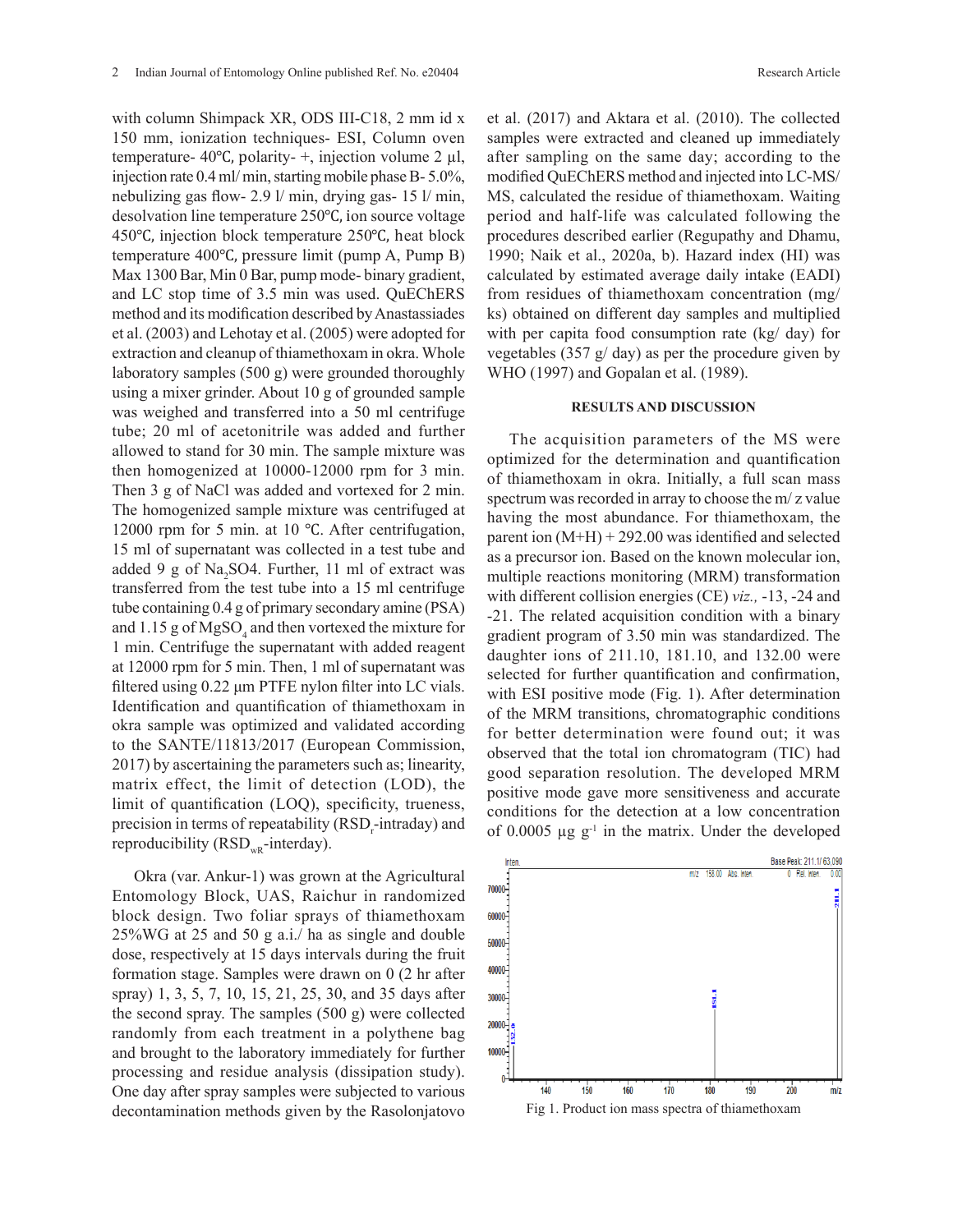method thiamethoxam was found to elute at a retention time of  $1.182 \pm 0.1$  min (Figs. 2, 3). The standardized method was validated according to SANTE/11813/2017 (European Commission, 2017) guidelines. Linearity for thiamethoxam was studied in okra matrix, as well as in methanol solvent in the calibration range of 0.001 to 0.1 µg/ g. Good linearity and strong correlation between concentrations of peak area in terms of residuals were obtained at  $\pm 20\%$  with the coefficient of determination  $(R_2) > 0.998$ . The LOD and LOQ in methanol solvent and okra matrix were selected (Table 1). The LOQ of the method compliance recovery of 70 to 120% was  $0.002 \mu$ g, which is well below the MRL of 0.5  $\mu$ g/ kg established by the European Commission.

The matrix effect calculated with the angular coefficient of the calibration curve was 18.26% which is in compliance with method validation criteria of  $\pm 20\%$ . The recovery was obtained at spiking levels of 0.002, 0.010, and 0.020 µg/ g and the mean recovery was found to be 80.99, 76.25, and 75.45%, respectively. Precision in terms of repeatability (RSDr) and reproducibility  $(RSD<sub>wB</sub>)$  was found between 70-120% spiked at the same level of recovery. RSDr and % recoveries of thiamethoxam were 9.85, 4.55, and 4.16, and these were <sup>1</sup><sup>2</sup>



 Fig. 3. The chromatograms represents the okra blank matrix  $\frac{1}{\pi}$  free from thiamethoxam

found to be 86.97, 77.24, and 75.45% at a spiking level of 0.002, 0.01, and 002  $\mu$ g/g, respectively. The inter day comparison of % RSD in terms of RSDwR at the spiking level of 0.002, 0.010, and 0.020 µg/g were 16.95, 7.90, and 7.89, respectively (Table 1). Earlier results reveal that recovery is in the range 71-119 and 70-120% in fruits and vegetables (Vidal et al., 2002; Carneiro et al., 2013) and pesticides were validated in fruits, vegetables, cereals, and pulses using LC-MS/ MS and GC-MS/ MS (Lehotay, 2005; Naik et al., 2021). The initial deposits of thiamethoxam were 1.541 and 3.117  $\mu$ g/g at single and double dose, respectively (Table 2). The residue of 1.93 and 3.71 µg/ g of thiamethoxam was observed for single and double dose, respectively on mango fruits (Bhattacherjee and Dikshit, 2016). Similarly, the initial residue of 1.62 mg/ kg was observed on capsicum fruits applied at 48 g a.i./ ha (Pathipati, 2016). The residues of thiamethoxam dissipated from 70-77% after 3 days of the second spray and found accounting for the loss of 99-99.99% between 25-30 days. In other studies, it was observed that 100% loss of thiamethoxam takes place on 25 days after spray at 70 and 140 g a.i./ ha and the residue reached below the detectable limit at 15 days after spraying in tomato (Karmakar and Kulshrestha, 2009). The initial residue in okra dissipated to half of its concentration at 3.09 days at a single dose and 3.46 days at a double dose. In this study, prolonged dissipation behaviour of the thiamethoxam at both doses was observed.

All the decontaminating solutions significantly remove the residues of thiamethoxam in okra and the treatments differed in their efficiency ranging from 20 to 60%. Traditionally several simple methods were found effective for the removal of pesticide residues from the vegetables and safe to the consumers. The salt solution with boiling, tamarind solution, saltwater alone wash, washing with acetic acid were found to be effective. Dipping in 4% acetic acid was found to be significantly superior; dipping in 2% salt solution plus boiling for 15 min (57.11%), dipping in 0.1% sodium bicarbonate (54.63%), 2% tamarind (34.94%), 1% turmeric solution (32.73%), dipping in hot water (30.64%) and lemon solution (26.34%) were effective. The least reduction of thiamethoxam (20.34%) was observed by dipping in  $KMnO<sub>4</sub>$  solution (Table 2). Similar results from tap water as 36%, acetic acid, and potassium permanganate as 89%, and pressure cooking as 91 to 98% had been known (Tomer et al., 2014). Sodium bicarbonate (10%) and vinegar (10%) were found to be effective for dimethoate and acetamiprid residues, respectively, and thiamethoxam by both treatments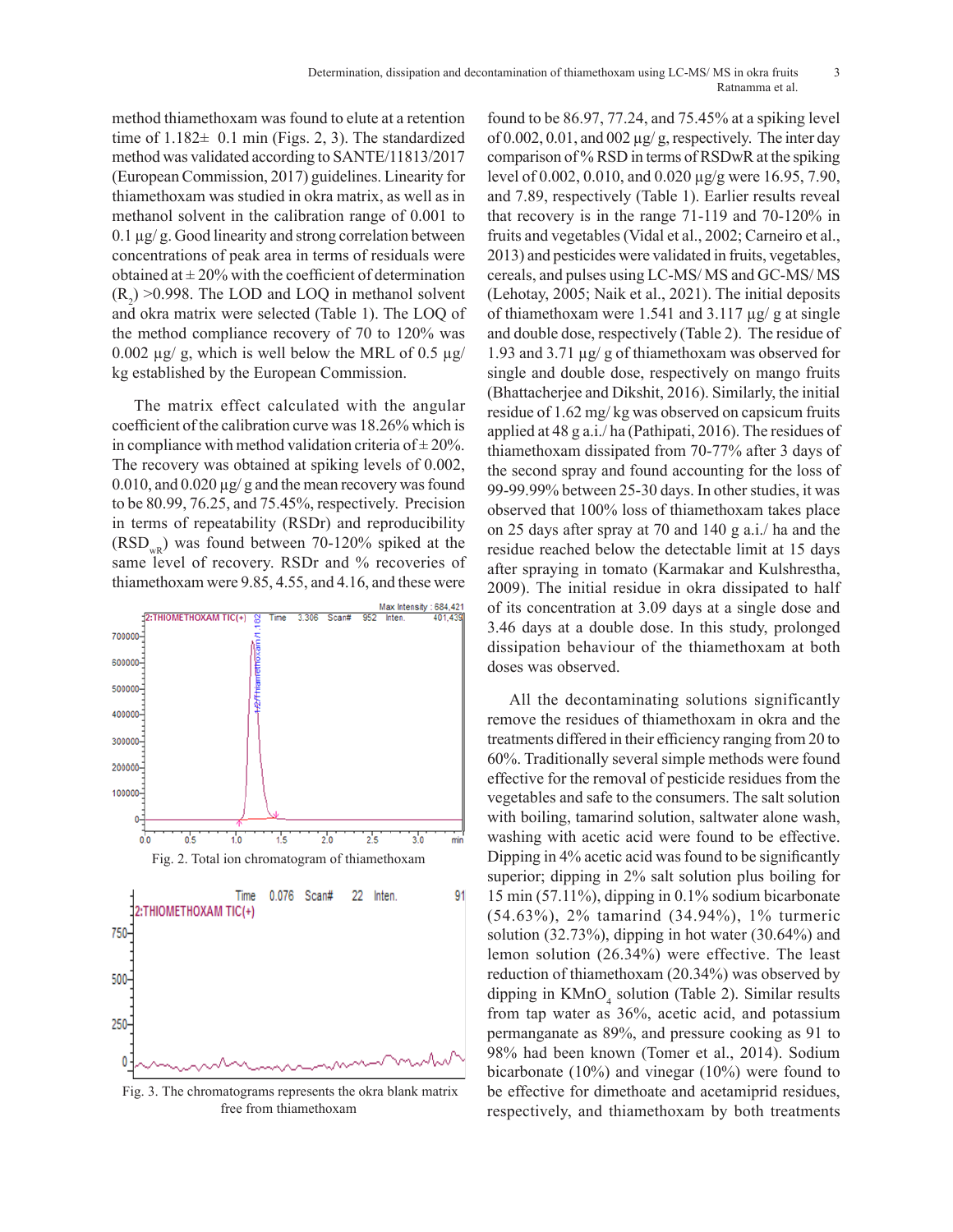|                                | Regression equation   | $R^2$<br>LOO<br>LOD |              | Matrix effect $(\% )$          |                                |                       |  |  |
|--------------------------------|-----------------------|---------------------|--------------|--------------------------------|--------------------------------|-----------------------|--|--|
| Solvent                        | $Y = 4500.8x - 22339$ |                     | 0.999        | $0.0005 \mu g \text{ mL}^{-1}$ | $0.0010 \mu g \text{ mL}^{-1}$ |                       |  |  |
| Matrix                         | $Y = 5322.8x - 20619$ |                     | 0.999        | $0.0005 \mu g g^{-1}$          | $0.002 \mu g g^{-1}$           | 18.26                 |  |  |
|                                | Accuracy              |                     |              |                                |                                |                       |  |  |
| Spiking level $(\mu g g^{-1})$ |                       | Mean recovery %     |              | Precision in terms of          |                                | Precision in terms of |  |  |
|                                |                       | $(\%$ RSD)          |              | repeatability %                |                                | reproducibility %     |  |  |
|                                |                       |                     |              |                                | $(\%$ RSD)                     | $(\%$ RSD)            |  |  |
| 0.002                          |                       |                     | 80.99 (3.54) |                                | 86.97(9.85)                    | 89.68(16.95)          |  |  |
| 0.01                           |                       | 76.25(4.05)         |              |                                | 86.97(4.55)                    | 89.68(7.90)           |  |  |
| 0.02                           |                       | 75.45 (4.16)        |              | 86.97(4.16)                    |                                | 89.68(7.89)           |  |  |

Table 1. Linearity, detection, quantification and matrix effect of thiamethoxam in okra

R2 - coefficient of determination; LOD- Limit of detection; LOQ- Limit of quantification; RSD- Relative standard deviation

| Table 2. Residues of thiamethoxam and decontamination in okra |  |
|---------------------------------------------------------------|--|
| (I day after application)                                     |  |

| <b>DAS</b>                                    | Residue at single dose<br>Residue at double dose |                      |                                                         |                      |  |  |
|-----------------------------------------------|--------------------------------------------------|----------------------|---------------------------------------------------------|----------------------|--|--|
|                                               | Residue ( $\mu$ g g <sup>-1</sup> )              | % dissipation        | Residue ( $\mu$ g g <sup>-1</sup> ) $\pm$ % dissipation |                      |  |  |
|                                               | $\pm$ SD                                         |                      | <b>SD</b>                                               |                      |  |  |
| $\theta$                                      | $1.541 \pm 0.158$                                |                      | $3.117 \pm 0.134$                                       |                      |  |  |
| 1                                             | $0.767 \pm 0.064$                                | 50.23                | $1.600 \pm 0.091$                                       | 48.67                |  |  |
| 3                                             | $0.387 \pm 0.049$                                | 74.90                | $0.800 \pm 0.049$                                       | 74.33                |  |  |
| 5                                             | $0.199 \pm 0.023$                                | 87.07                | $0.402 \pm 0.140$                                       | 87.11                |  |  |
| 7                                             | $0.096 \pm 0.002$                                | 93.79                | $0.199 \pm 0.025$                                       | 93.63                |  |  |
| 10                                            | $0.048 \pm 0.004$                                | 96.90                | $0.097 \pm 0.010$                                       | 96.89                |  |  |
| 15                                            | $0.024 \pm 0.001$                                | 98.45                | $0.049 \pm 0.004$                                       | 98.43                |  |  |
| 21                                            | $0.010 \pm 0.002$                                | 99.34                | $0.026 \pm 0.004$                                       | 99.17                |  |  |
| 25                                            | $0.003 \pm 0.001$                                | 99.81                | $0.011 \pm 0.003$                                       | 99.65                |  |  |
| 30                                            | <b>BDL</b>                                       |                      | $0.007 \pm 0.001$                                       | 99.79                |  |  |
| 35                                            | <b>BDL</b>                                       |                      | $0.002 \pm 0.001$                                       | 99.89                |  |  |
| Correlation coefficient                       | 0.972                                            |                      | 0.960                                                   |                      |  |  |
| Regression equation                           |                                                  | $y = 0.775 - 0.092x$ |                                                         | $y = 1.055 - 0.074x$ |  |  |
| Degradation rate constant $(\text{day}^{-1})$ | 0.099                                            |                      | 0.074                                                   |                      |  |  |
| Half life (days)                              | 3.28                                             |                      | 4.05                                                    |                      |  |  |
| Safe waiting period (days)                    | 22.60                                            |                      | 30.72                                                   |                      |  |  |
| Effect of decontamination                     |                                                  |                      |                                                         |                      |  |  |

| Tr. No.           | Treatment                                               | Thiamethoxam            |                      |  |  |
|-------------------|---------------------------------------------------------|-------------------------|----------------------|--|--|
|                   |                                                         | Residue                 | Reduction            |  |  |
|                   |                                                         | $(\mu g g^{-1}) \pm SD$ | $(\%)$               |  |  |
| T <sub>0</sub>    | Control                                                 | $0.767 \pm 0.064$       |                      |  |  |
| T,                | Dipping in 2 % tamarind solution for 15 min             | $0.499 \pm 0.005$       | $34.94$ <sup>d</sup> |  |  |
| $\rm T_{_2}$      | Dipping in 2 % salt solution for 15 min                 | $0.321 \pm 0.032$       | 58.15ab              |  |  |
| $\rm T_{_3}$      | Dipping in $1\%$ turmeric solution for $15 \text{ min}$ | $0.516 \pm 0.041$       | $32.73d^e$           |  |  |
|                   | Dipping in 1 lemon in 1 L water for 15 min              | $0.565 \pm 0.034$       | $26.34$ <sup>f</sup> |  |  |
| $\frac{T_4}{T_5}$ | Dipping in 4 % of acetic acid solution for 15 min       | $0.302 \pm 0.002$       | $60.63^a$            |  |  |
| $T_{6}$           | Dipping in 0.1 % $KMnO4$ solution for 15 min            | $0.611 \pm 0.001$       | $20.34$ <sup>g</sup> |  |  |
| $T_{7}$           | Dipping in 0.1 % of sodium bicarbonate                  | $0.348 \pm 0.010$       | $54.63^{\circ}$      |  |  |
|                   | solution for 15 min                                     |                         |                      |  |  |
| $T_{\rm 8}$       | Dipping in hot water for 15 min                         | $0.532 \pm 0.009$       | $30.64^{\circ}$      |  |  |
| $T_{9}$           | Dipping in tap water for 15 min                         | $0.521 \pm 0.02$        | $32.07^{\circ}$      |  |  |
| $\rm T_{_{10}}$   | Dipping in 2 % salt solution for 15 min +               | $0.329 \pm 0.011$       | $57.11b^c$           |  |  |
|                   | Boiling for 15 min                                      |                         |                      |  |  |
| $S.$ Em $\pm$     |                                                         | 0.55                    |                      |  |  |
| $CD (p=0.01)$     |                                                         | 1.64                    |                      |  |  |
| $CV\%$            |                                                         | 0.02                    |                      |  |  |

DAS-Days after spraying, SD-Standard deviation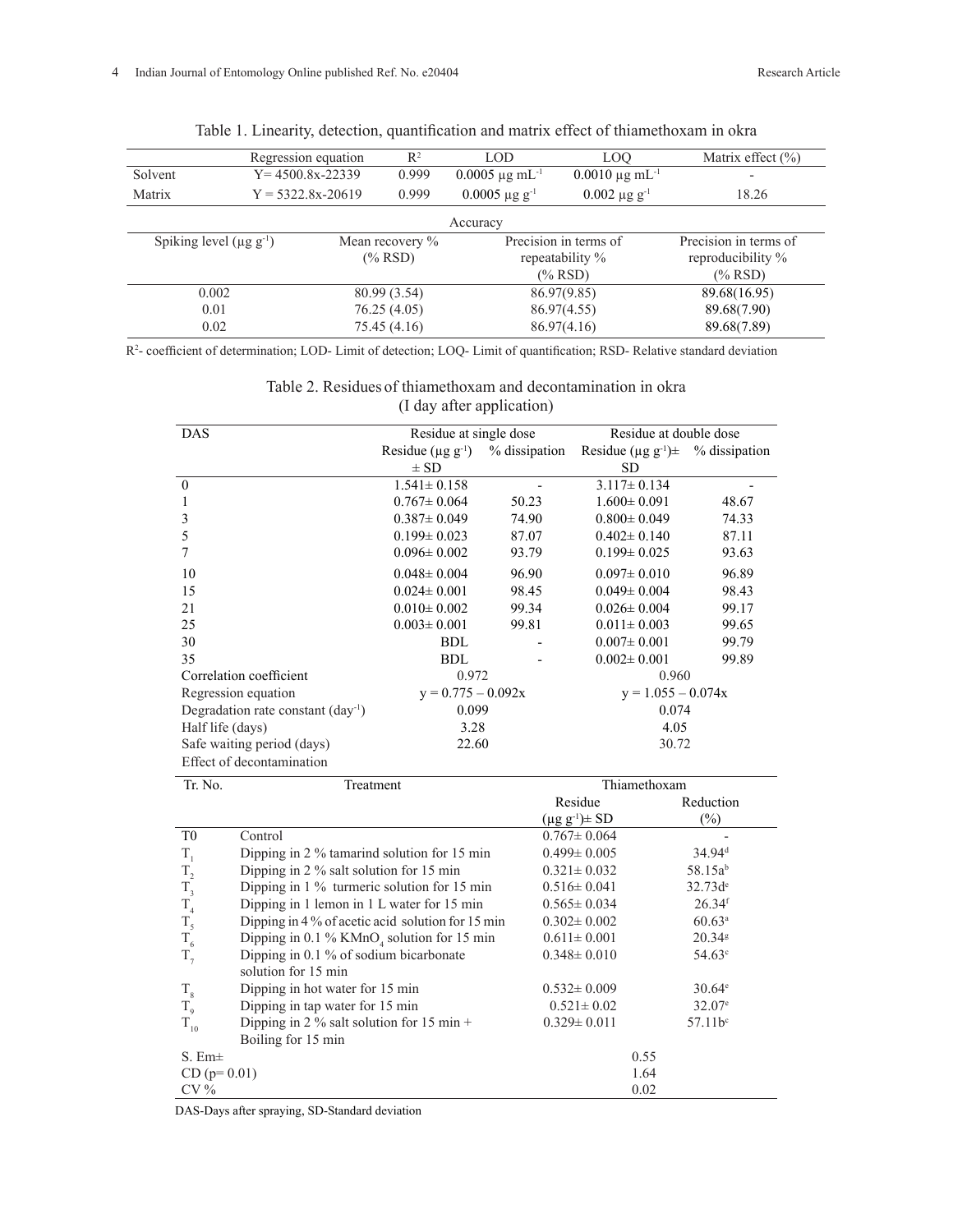(Andrade et al., 2015). The maximum residue limit (MRL) of thiamethoxam on okra has been prescribed as 0.5 µgg-1. The residues of thiamethoxam dissipated below the MRL on 10 and 21 days after application at single and double doses. The calculated hazard index based on the mean maximum concentration obtained in the respective treated dose was found to be <1 for all the days and samples in both the treated doses. These indicated that its safety for consumption and health of consumers (Table 3).

In this study, a very simple, robust QuEChERS method combined with LC-MS/MS was used for the determination of thiamethoxam. This method has considerable superiorities in respect of sample extraction and a short time program of analysis (3.5 min). The satisfactory  $LOQ(0.002 \mu g/g)$  and accuracy (75.45-80.99%) demonstrate the suitability of the method. The residues of thiamethoxam were applied in an open field, recorded the initial deposit of 1.541 and 3.117 mg/ kg in single and double dose, respectively, and dissipated below its detectable in 25 (single dose) and 35 (double dose) days after the second spray. These insecticides need to be applied with caution with an adequate time gap before harvest to avoid detection of its residues at harvest. The safe waiting period will be useful to farmers to ensure safe consumption. Further, the decontamination study reveals that various household methods reduce the residue in the range of 20-60%.

# **ACKNOWLEDGEMENTS**

The authors acknowledge the Pesticide Residue and Food Quality Analysis Laboratory (PRFQAL), UAS, Raichur, Karnataka for providing facilities.

### **REFERENCES**

- Abd-Alrahman S H. 2014. Residue and dissipation kinetics of thiamethoxam in a vegetable-field ecosystem using QuEChERS methodology combined with HPLC–DAD. Food chemistry 159: 1-4.
- Aktar M W, Sengupta D, Purkait S, Chowdhury A. 2010. Risk assessment and decontamination of quinalphos under different culinary processes in/on cabbage. Environmental Monitoring and Assessment 163(1-4): 369-377.
- Anastassiades M, Lehotay S J, Stajnbaher D, Schenck F J. 2003. Fast and easy multiresidue method employing acetonitrile extraction/partitioning and dispersive solid-phase extraction for the determination of pesticide residues in produce. JAOAC International 86: 412-43.
- Andrade G C, Monteiro S H, Francisco J G, Figueiredo L A, Rocha A A, Tornisielo V L. 2015, Effects of types of washing and peeling in relation to pesticide residues in tomatoes. Journal of Brazilian Chemical Society 26: 1994-2002.
- Bhattacherjee A K, Dikshit A. 2016. Dissipation kinetics and risk assessment of thiamethoxam and dimethoate in mango. Environmental Monitoring and Assessment 18: 8165.
- Carneiro R P, Oliveira F A, Madureira F D, Silva G, de Souza W R, Lopes R P. 2013. Development and method validation for determination of 128 pesticides in bananas by modified QuEChERS and UHPLC– MS/MS analysis. Food Control 33(2): 413-423.
- Darko G, Akoto O. 2008. Dietary intake of organophosphorus pesticide residues through vegetables from Kumasi, Ghana. Food and Chemical Toxicology 46: 3703-3706.

|              | Thiamethoxam     |          |          |                          |                             |                  |          |                  |  |
|--------------|------------------|----------|----------|--------------------------|-----------------------------|------------------|----------|------------------|--|
| Days after   | Recommended dose |          |          |                          | Double the recommended dose |                  |          |                  |  |
| treatment    | Mean residue     | EDI      | $ADI^b$  | H I <sup>c</sup>         | Mean residue                | EDI <sup>a</sup> | $ADI^b$  | H I <sup>c</sup> |  |
|              | (mg/kg)          | (mg/kg)  | (mg/kg)  | (mg/kg)                  | (mg/kg)                     | (mg/kg)          | (mg/kg)  | (mg/kg)          |  |
| $\mathbf{0}$ | 1.541            | 0.009169 | 0.020000 | 0.458448                 | 3.117                       | 0.018546         | 0.020000 | 0.927308         |  |
|              | 0.767            | 0.004564 | 0.020000 | 0.228183                 | 1.600                       | 0.009520         | 0.020000 | 0.476000         |  |
| 3            | 0.387            | 0.002303 | 0.020000 | 0.115133                 | 0.800                       | 0.004760         | 0.020000 | 0.238000         |  |
| 5            | 0.199            | 0.001184 | 0.020000 | 0.059203                 | 0.402                       | 0.002392         | 0.020000 | 0.119595         |  |
| 7            | 0.096            | 0.000571 | 0.020000 | 0.028560                 | 0.199                       | 0.001184         | 0.020000 | 0.059203         |  |
| 10           | 0.048            | 0.000286 | 0.020000 | 0.014280                 | 0.097                       | 0.000577         | 0.020000 | 0.028858         |  |
| 15           | 0.024            | 0.000143 | 0.020000 | 0.007140                 | 0.049                       | 0.000292         | 0.020000 | 0.014578         |  |
| 21           | 0.01             | 0.000060 | 0.020000 | 0.002975                 | 0.026                       | 0.000155         | 0.020000 | 0.007735         |  |
| 25           | 0.003            | 0.000018 | 0.020000 | 0.000893                 | 0.011                       | 0.000065         | 0.020000 | 0.003273         |  |
| 30           |                  |          |          | $\overline{\phantom{a}}$ | 0.007                       | 0.000042         | 0.020000 | 0.002083         |  |
| 35           |                  |          |          |                          | 0.002                       | 0.000012         | 0.020000 | 0.000595         |  |

## Table 3. Hazard index of thiamethoxam in okra

EDI -estimated daily intake, ADI-acceptable daily intake, HI-hazard index